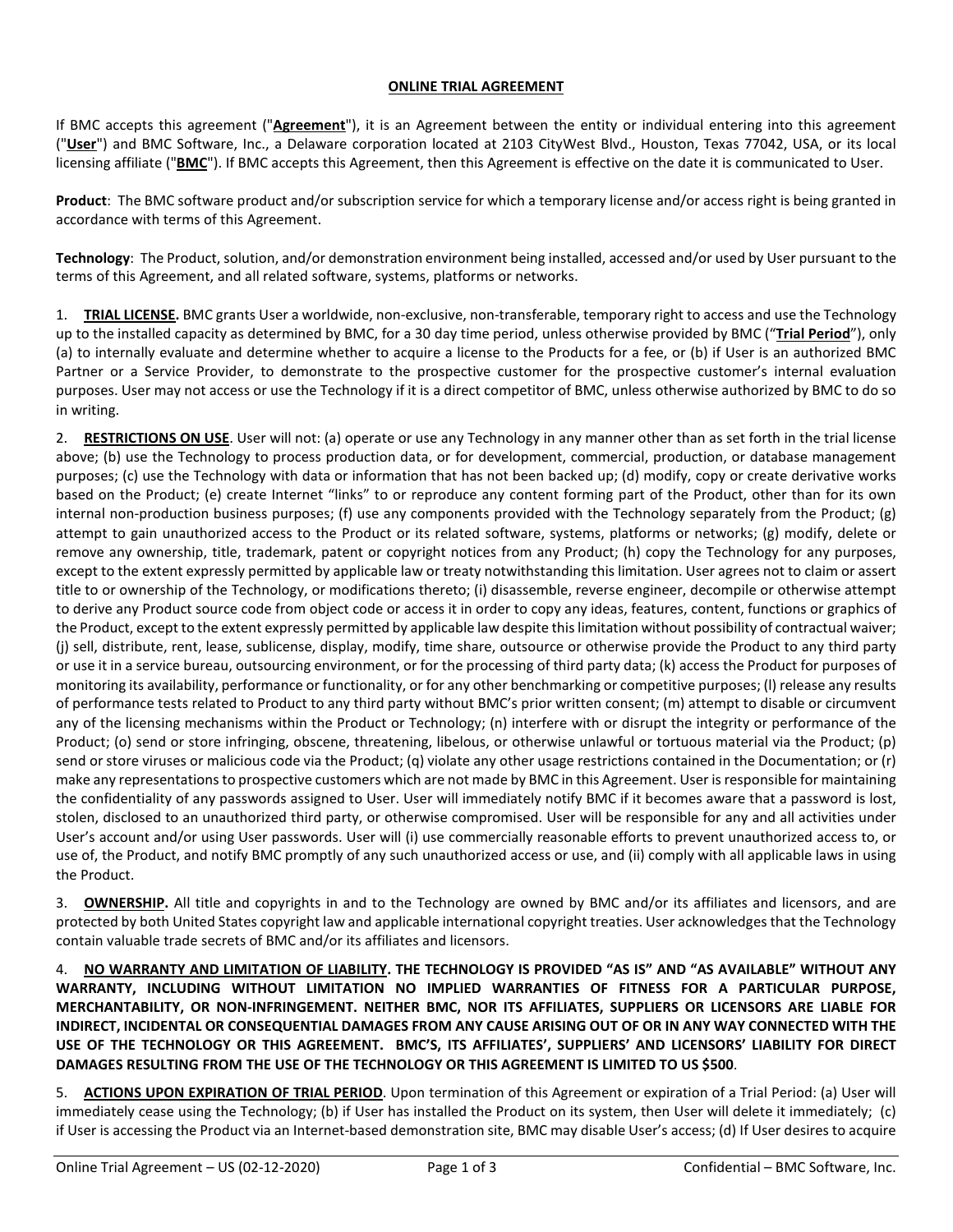a paid-for license to access and use the Product, then User must acquire a license to use and access the Product under the then-current subscription service or software license terms, as applicable, with BMC or its appropriate subsidiary or affiliate; and (e) BMC may permanently delete all data input or imported into the Product during the trial period. At BMC's sole discretion, a new Trial Period may be activated upon request and approval by BMC. This agreement creates no obligation on the part of User to purchase a license to any Products or for BMC to provide such license to User. Further, this Agreement creates no obligation on the part of BMC to make any Internet-based demonstration site available to User.

6. **PROPRIETARY RIGHTS AND CONFIDENTIALITY**. (a) BMC, its Affiliates or licensors retain all right, title and interest to the Technology and all related intellectual property and proprietary rights. The Product and all third party software provided with the Product are protected by applicable copyright, trade secret, industrial and other intellectual property laws. User may not remove any product identification, copyright, trademark or other notice from the Product. BMC reserves any rights not expressly granted to User in this Agreement. (b) "**Confidential Information**" means all proprietary or confidential information that is disclosed to User by BMC, and includes, among other things (i) any and all information relating to products or services, including, without limitation, software code, flow charts, techniques, specifications, development and marketing plans, strategies, forecasts, and proposal related documents and responses; (ii) as to BMC, and its licensors, the Product (excluding portions of the Documentation that BMC makes publicly available) and any third party software provided with the Product; and (iii) the terms of this Agreement. Confidential Information does not include information that User can show: (a) was rightfully in User's possession without any obligation of confidentiality before receipt from BMC; (b) is or becomes a matter of public knowledge through no fault of User; (c) is rightfully received by User from a third party without violation of a duty of confidentiality; or (d) is independently developed by or for User. User may not disclose Confidential Information of BMC to any third party or use the Confidential Information in violation of this Agreement. User (i) will exercise the same degree of care and protection with respect to the Confidential Information of BMC that it exercises with respect to its own Confidential Information and (ii) will not, either directly or indirectly, disclose, copy, distribute, republish, or allow any third party to have access to any Confidential Information of BMC. Notwithstanding the foregoing, User may disclose BMC's Confidential Information to User's employees and agents who have the need to know provided that such employees and agents have legal obligations of confidentiality substantially the same (and in no case less protective) as the provisions of this Agreement. (c) **Notification Obligation**. If User becomes aware of any unauthorized use or disclosure of BMC's Confidential Information, then User will promptly and fully notify BMC of all facts known to it concerning such unauthorized use or disclosure. In addition, if User or any of its employees or agents are required (by oral questions, interrogatories, requests for information, or documents in legal proceedings, subpoena, civil investigative demand, or other similar process) to disclose any of BMC's Confidential Information, User will not disclose BMC's Confidential Information without providing BMC with commercially reasonable advance prior written notice to allow BMC to seek a protective order or other appropriate remedy or to waive compliance with this provision. In any event, User will exercise its commercially reasonable efforts to preserve the confidentiality of BMC's Confidential Information, including, without limitation, cooperating with BMC to obtain an appropriate protective order or other reliable assurance that confidential treatment will be accorded to the Confidential Information. "**Documentation**" means the technical publications relating to the software, such as release notes, reference, user, installation, systems administrator and technical guidelines, included with the Product. User agrees to destroy or return to BMC all copies of Confidential Information promptly upon the expiration or termination of this Agreement.

7. **DATA PROTECTION.** The processing of personal data under this Agreement is governed by the Data Processing Agreement referenced below, unless BMC already has a signed Data Processing Agreement with User for such BMC offerings; in which case, the signed version governs the processing of personal data. In the event there is no signed Data Processing Agreement, BMC and User agree that the Data Processing Agreement applicable on the date the Technology is made available to User, a copy of which may be viewed at [https://www.bmc.com/content/dam/bmc/corporate/bmcdpa.pdf,](https://www.bmc.com/content/dam/bmc/corporate/bmcdpa.pdf) applies to Technology under this Agreement.

8. **EXPORT CONTROLS**. User represents and warrants that it: a) will comply with the United States Export Administration Regulations and other U.S. or foreign export regulations; b) no individual accessing or using the Technology is a citizen of or from an embargoed country (currently Iran, Syria, Sudan, Cuba and North Korea); c) is not prohibited from receiving the Technology under such regulations; d) will not acquire the Technology for a person who is restricted under such regulations; e) will not use the Technology in contradiction to such regulations; and f) will not use the Technology for prohibited uses, including but not limited to nuclear, chemical, missile or biological weapons related end uses. For Technology exported from Ireland, EC No. 428/2009 sets up a Community regime for control of exports of dual-use items and technology, and it is declared that this Technology is intended for civil purposes only. Therefore, User agrees to comply with both the U.S. regulations and those E.U. regulations and will not export in violation of the regulations and without all proper licenses. Any failure to comply with these regulations will result in User forfeiting all rights to the Technology.

9. **GOVERNING LAW AND DISPUTE RESOLUTION**. **GOVERNING LAW AND DISPUTE RESOLUTION**. Any controversy, dispute or claim arising out of or relating to this Agreement, or to the formation, interpretation, breach, termination, or validity thereof (each, a "**Controversy**") will be resolved as follows:

(i) **UNITED STATES**. If both parties to this Agreement are entities incorporated under the law of any state in the United States, the Controversy shall be tried in either state or federal court located in Houston, Texas and the laws of the State of Texas